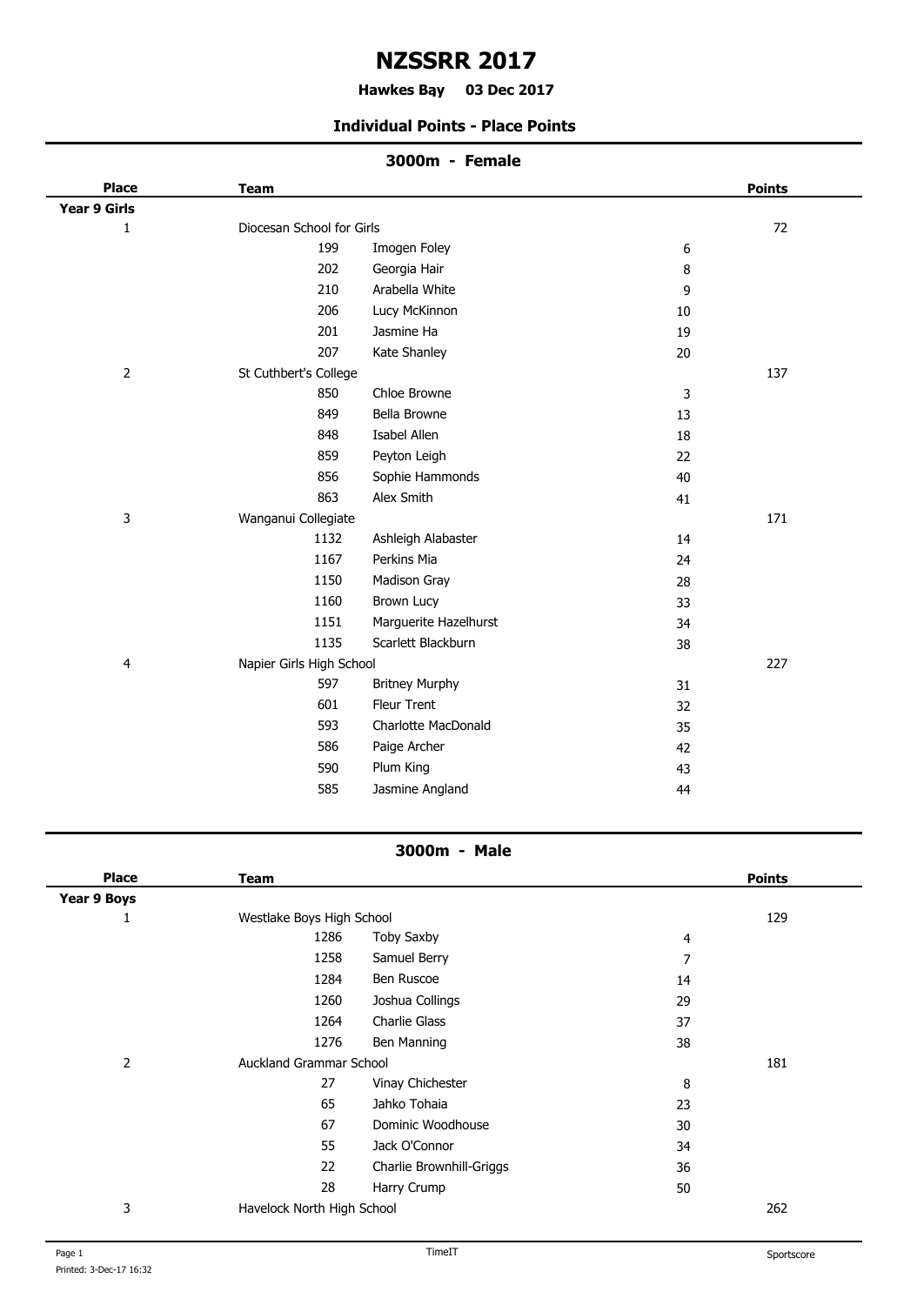#### **3000m - Male**

| <b>Place</b> | <b>Team</b>        |                  | <b>Points</b> |
|--------------|--------------------|------------------|---------------|
|              | 330                | Cameron Potts    | 32            |
|              | 312                | Adam Engelke     | 33            |
|              | 314                | Cole Fletcher    | 43            |
|              | 308                | Sam Bird         | 46            |
|              | 334                | Alex van Oeveren | 48            |
|              | 310                | Max Buller       | 60            |
| 4            | Wellington College |                  | 304           |
|              | 1210               | Jack Julian      | 26            |
|              | 1199               | Henry Beliveau   | 44            |
|              | 1207               | Tom Hercus       | 53            |
|              | 1217               | Henry Pickering  | 54            |
|              | 1226               | Ixca Tijerina    | 63            |
|              | 1202               | Jordan Cresswell | 64            |

## **4000m - Female**

| <b>Place</b>        | <b>Team</b>             |                          |    | <b>Points</b> |
|---------------------|-------------------------|--------------------------|----|---------------|
| <b>Senior Girls</b> |                         |                          |    |               |
| $\mathbf{1}$        | St Cuthbert's College   |                          |    | 91            |
|                     | 854                     | Emily Hackett Pain       | 11 |               |
|                     | 855                     | Emma Hamilton            | 12 |               |
|                     | 860                     | Elliette O'Brien         | 14 |               |
|                     | 861                     | <b>Claire Rees</b>       | 15 |               |
|                     | 864                     | Kendall Vaughan          | 16 |               |
|                     | 1316                    | Josie Kinnear            | 23 |               |
| $\mathbf 2$         | Wanganui Collegiate     |                          |    | 142           |
|                     | 1157                    | Sarah Lambert            | 9  |               |
|                     | 1133                    | Caitlyn Alabaster        | 13 |               |
|                     | 1165                    | Sarah Matthews           | 21 |               |
|                     | 1171                    | Ruby Redmayne            | 26 |               |
|                     | 1158                    | Jane Lennox              | 34 |               |
|                     | 1164                    | <b>Brittney Matthews</b> | 39 |               |
| 3                   | Tauranga Girls' College |                          |    | 183           |
|                     | 1052                    | Arleah Tippins           | 5  |               |
|                     | 1049                    | Abbie Mortimer           | 20 |               |
|                     | 1050                    | Lauren Shields           | 28 |               |
|                     | 1048                    | Tabitha Marshall         | 32 |               |
|                     | 1047                    | Emily Kneale             | 47 |               |
|                     | 1044                    | Crystal Aranui           | 51 |               |
| 4                   | Thames High School      |                          |    | 197           |
|                     | 1078                    | Michelle Hayes           | 8  |               |
|                     | 1080                    | Angela Napier            | 25 |               |
|                     | 1077                    | Jessica Hayes            | 29 |               |
|                     | 1079                    | Jessica Juby             | 41 |               |
|                     | 1074                    | Tegan Foster             | 44 |               |
|                     | 1081                    | Ashleigh Rohrlach        | 50 |               |
|                     |                         |                          |    |               |

**4000m - Male**

| <b>Place</b>       | Team                      | <b>Points</b> |
|--------------------|---------------------------|---------------|
| <b>Junior Boys</b> |                           |               |
|                    | Westlake Boys High School | 61            |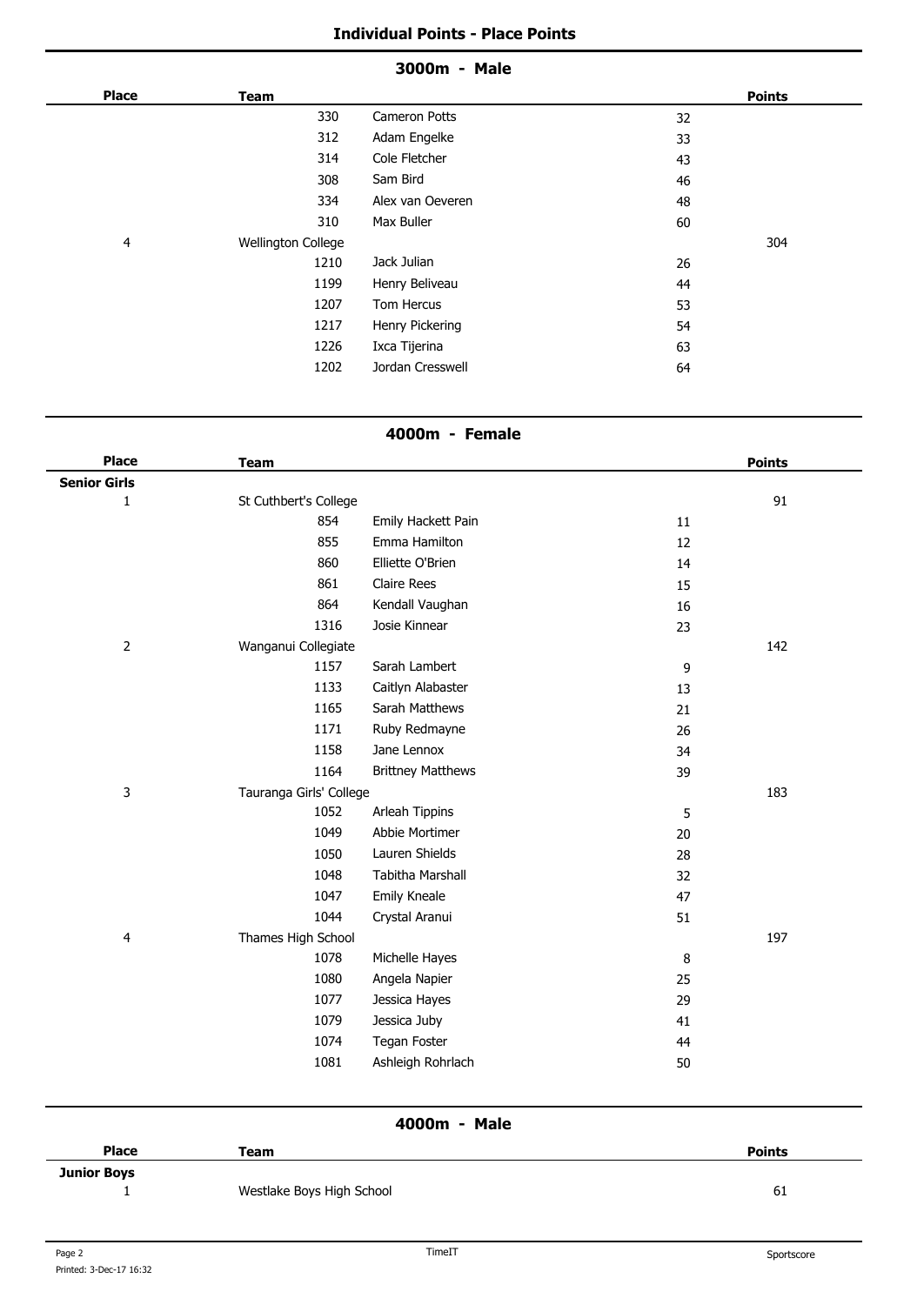|                |                         | 4000m - Male           |    |               |
|----------------|-------------------------|------------------------|----|---------------|
| <b>Place</b>   | <b>Team</b>             |                        |    | <b>Points</b> |
|                | 1267                    | <b>Blair Hill</b>      | 1  |               |
|                | 1269                    | Max Johnson            | 4  |               |
|                | 1270                    | Arsh Kazi              | 5  |               |
|                | 1263                    | Callum De Moor         | 10 |               |
|                | 1288                    | JJ Weston              | 12 |               |
|                | 1289                    | Arlo Wharton           | 29 |               |
| $\overline{2}$ | Auckland Grammar School |                        |    | 124           |
|                | 37                      | Sam Heyes              | 2  |               |
|                | 21                      | Eshaan Arora           | 14 |               |
|                | 29                      | Cody Dalton            | 22 |               |
|                | 49                      | Henry Mclachan         | 24 |               |
|                | 18                      | Ben Alexander          | 30 |               |
|                | 25                      | Isaac Chaytor          | 32 |               |
| 3              | Napier Boys High School |                        |    | 179           |
|                | 580                     | <b>Oliver Marshall</b> | 8  |               |
|                | 583                     | Max Taylor             | 9  |               |
|                | 577                     | Reid Livingston        | 21 |               |
|                | 573                     | Ethan Green            | 37 |               |
|                | 565                     | Josh Abel              | 51 |               |
|                | 569                     | Adam Barron            | 53 |               |
|                |                         |                        |    |               |

# **6000m - Male**

| <b>Place</b>       | <b>Team</b>                     |                            |                  | <b>Points</b> |
|--------------------|---------------------------------|----------------------------|------------------|---------------|
| <b>Senior Boys</b> |                                 |                            |                  |               |
| 1                  | Westlake Boys High School       |                            |                  | 144           |
|                    | 1277                            | Murdoch McIntyre           | 1                |               |
|                    | 1268                            | Stuart Hofmeyr             | 4                |               |
|                    | 1271                            | Zach Keenan                | 18               |               |
|                    | 1283                            | Daniel Robertson           | 21               |               |
|                    | 1278                            | Ryan McMaster              | 48               |               |
|                    | 1287                            | Joshua Spraggon            | 52               |               |
| $\overline{2}$     | Tauranga Boys' College          |                            |                  | 258           |
|                    | 1031                            | Russell Green              | $\boldsymbol{9}$ |               |
|                    | 1039                            | Jamie Shields              | 23               |               |
|                    | 1034                            | Adam Hitchiner             | 42               |               |
|                    | 1041                            | Josh Stewart               | 50               |               |
|                    | 1043                            | Josh Tisch                 | 63               |               |
|                    | 1035                            | Matthew Lochead            | 71               |               |
| 3                  | Sacred Heart College (Auckland) |                            |                  | 283           |
|                    | 763                             | Nathan Collins             | 24               |               |
|                    | 777                             | Liam Miller                | 31               |               |
|                    | 775                             | James Matthews             | 43               |               |
|                    | 784                             | Matthew Wynne              | 45               |               |
|                    | 771                             | Milligan Hudson            | 56               |               |
|                    | 781                             | Alasdair Tremlett          | 84               |               |
| 4                  | St John College                 |                            |                  | 371           |
|                    | 873                             | Kane Elms                  | 8                |               |
|                    | 875                             | Ethan Kerins               | 60               |               |
|                    | 880                             | <b>Richard Russell</b>     | 68               |               |
|                    | 881                             | <b>Blake Sullivan-Hill</b> | 70               |               |
|                    | 878                             | Liam O'Rorke               | 72               |               |
|                    | 877                             | Jaden Moffitt              | 93               |               |
|                    |                                 |                            |                  |               |

 $\overline{a}$